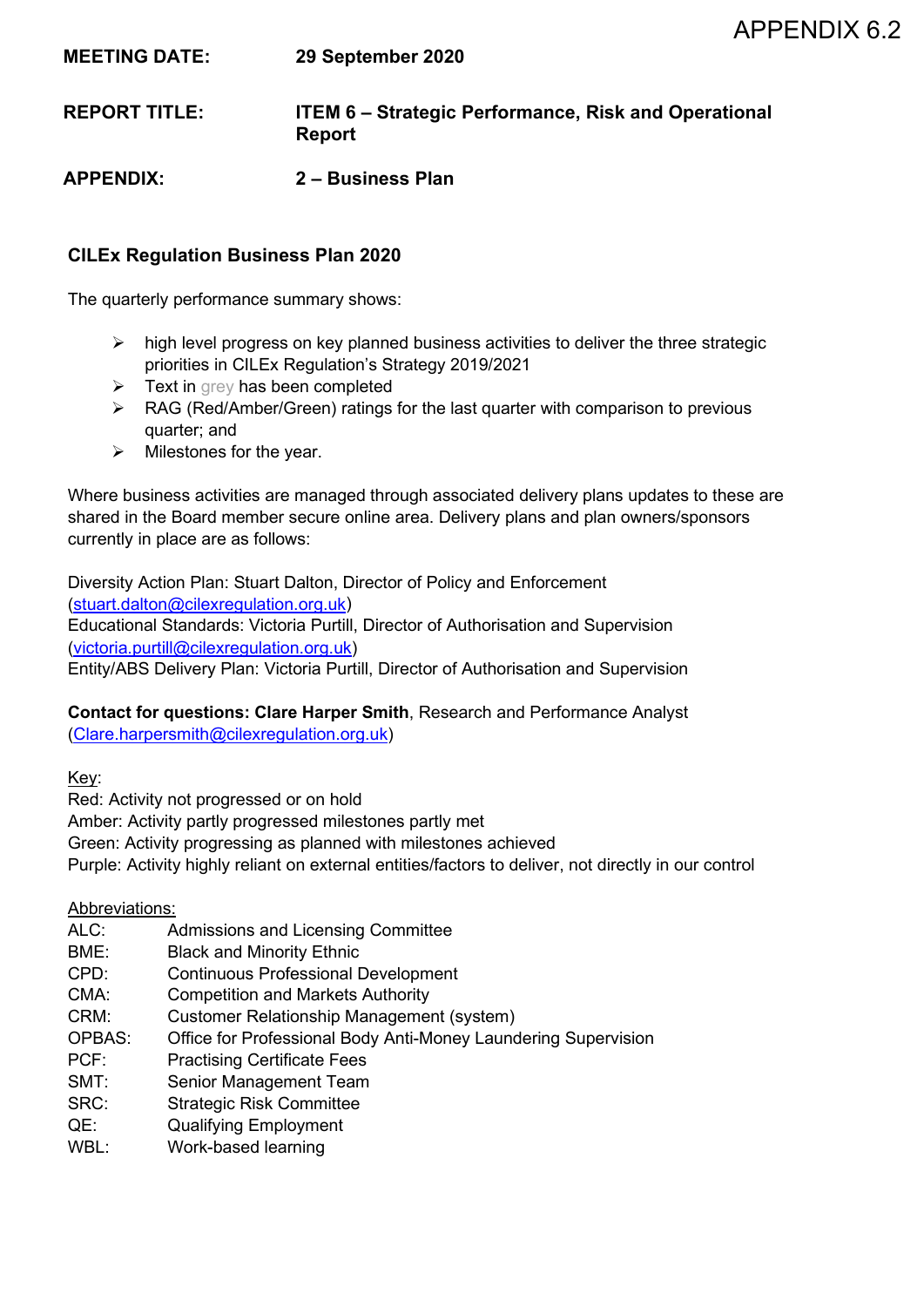| Strat -                                                                            | <b>External</b> | <b>Priority project</b>                                                                                         | <b>Status</b> | <b>Progress in last Quarter</b>                                                                                                                                                                          | <b>Milestones 2020</b>                                                                                                                                                                                    | <b>Focus for next quarter</b>                                                                                                                                                                                                                                                 |
|------------------------------------------------------------------------------------|-----------------|-----------------------------------------------------------------------------------------------------------------|---------------|----------------------------------------------------------------------------------------------------------------------------------------------------------------------------------------------------------|-----------------------------------------------------------------------------------------------------------------------------------------------------------------------------------------------------------|-------------------------------------------------------------------------------------------------------------------------------------------------------------------------------------------------------------------------------------------------------------------------------|
| <b>Priority</b><br>ensure that the needs of the consumer, both current and future, |                 | Instilling a culture<br>of transparency in<br>legal services<br>providers we<br>regulate                        | CB            | (including current RAG)<br>o 16 weeks Immigration<br>transparency consultation<br>closed 31 July 2020<br>○ CMA attending 30 Sept<br>Regulators Forum mtg<br>$\circ$ CMA action plan delivery<br>on track | (January to December)<br>$\circ$ CMA action plan delivery<br>$\circ$ Rolling out transparency to immigration<br>in 2020<br>○ Assisting CMA in their review<br>o Support work on a single digital register | $\circ$ Analysis of the consultation<br>responses and prepare rule<br>change to incorporate<br>immigration transparency<br>measures<br>○ Assessing LSCP research<br>findings and<br>recommendations on<br>quality indicators                                                  |
| inform our work by:                                                                |                 | Extending<br>knowledge of<br>consumer needs<br>and perspectives<br>(Research)                                   | CB            | o The IRN research: on<br>track for October launch<br>$\circ$ Decision on recruitment of<br>a Consumer lead made                                                                                         | o IRN consumer research<br>$\circ$ Recruiting a Consumer Manager<br>$\circ$ Share findings with CMA and LSCP<br>and other relevant stakeholders                                                           | $\circ$ IRN research launch on 21<br>October 2020 - save the<br>date for virtual to be sent to<br>stakeholders<br>$\circ$ Recruitment of a Consumer<br>lead                                                                                                                   |
| P<br>$\overline{\phantom{0}}$                                                      |                 | Delivering public<br>directories (entity<br>and individual)<br>that enhances<br>consumers'<br>access to justice | <b>VP</b>     | o Practitioner Directory -<br>changes completed as far<br>as possible<br>$\circ$ Entity Directory -<br>silverbear working on<br>development of interactive<br>directory to replace PDF                   | $\circ$ Entity directory fed from CRM<br>o Finesse the practitioner directory<br>following CRM roll-out                                                                                                   | $\circ$ Completed Practitioner<br>directory next quarter $-$ the<br>changes are with the<br>silverbear service desk to<br>try to speed up results<br>deliver<br>○ Entity Directory to be<br>released into test by<br>silverbear. Testing to<br>commence in early<br>September |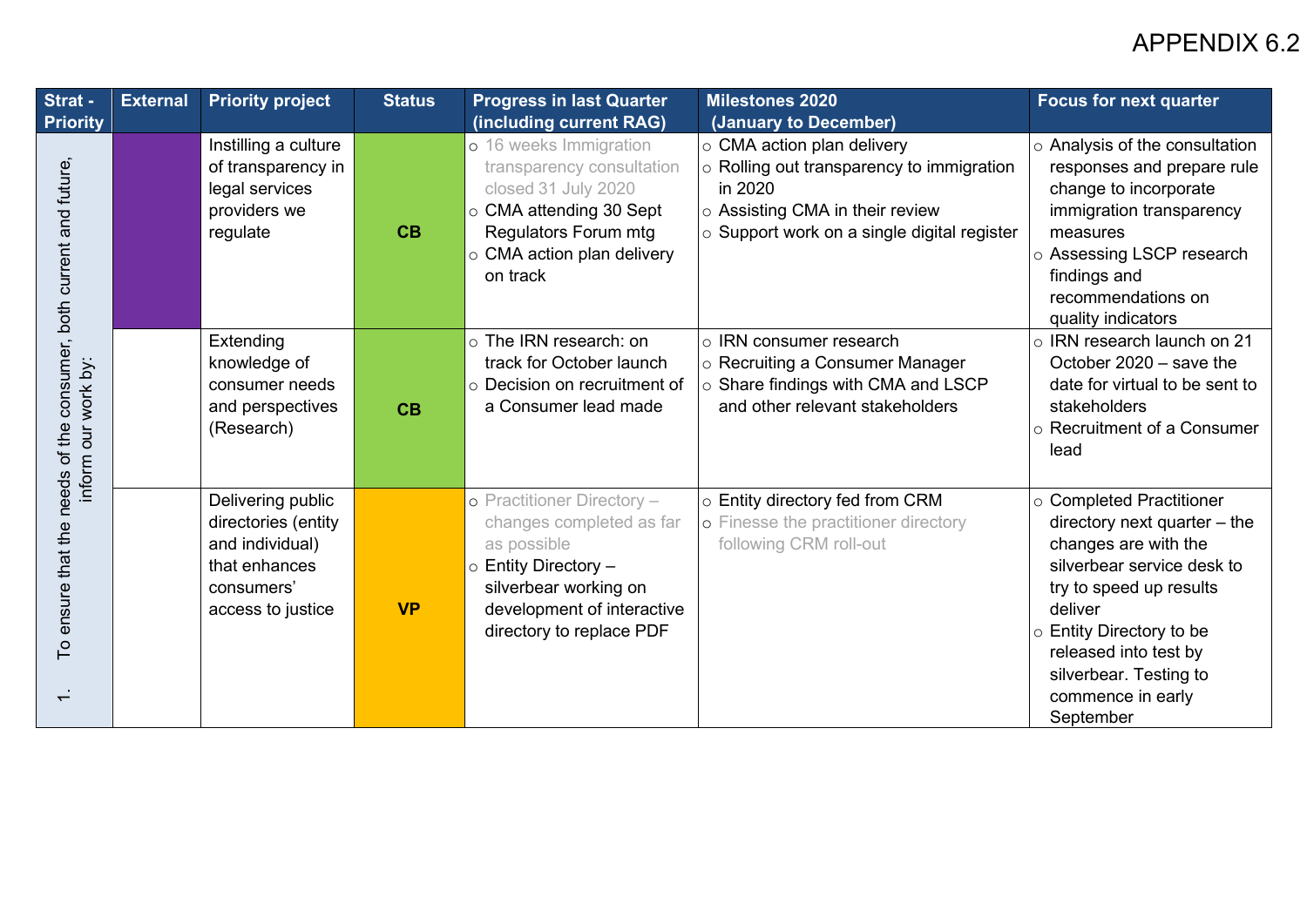| <b>Strat</b><br><b>Priority</b>                                                           | <b>External</b> | <b>Priority project</b>                                                                                                                    | <b>Prev Q</b> | <b>Progress in Quarter</b><br>(including current RAG)                                                                                                                                              | <b>Milestones 2020</b><br>(January to December)                                                                                                                                                         | <b>Focus for next quarter</b>                                                                                                                                                                                           |
|-------------------------------------------------------------------------------------------|-----------------|--------------------------------------------------------------------------------------------------------------------------------------------|---------------|----------------------------------------------------------------------------------------------------------------------------------------------------------------------------------------------------|---------------------------------------------------------------------------------------------------------------------------------------------------------------------------------------------------------|-------------------------------------------------------------------------------------------------------------------------------------------------------------------------------------------------------------------------|
| To ensure that the needs of the consumer, both current and future, inform our<br>work by: |                 | Collaborating with<br>other regulators on<br>the delivery of the<br><b>Legal Choices</b><br>website                                        | CB            | o RPIG Chair wrote to LSB<br>CEO highlighting CRL only<br>committing Legal Choices<br>funding for the next year<br>and issues with fully<br>running the project.                                   | o Deliver RPIG action plan<br>o Produce a cross-regulator joint<br>disciplinary record<br>o Marketing activity to consumers<br>o LCGB 23rd September with LSB in<br>attendance to discuss future of LC. | $\circ$ Clarity over funding<br>mechanisms after first 3<br>year agreed funding ends<br>$\circ$ Clarify lead role for Legal<br>Choices<br>$\circ$ Seeking measures of<br>success from the Legal<br><b>Choices Board</b> |
|                                                                                           |                 | Collaborating with<br>other regulators to<br>produce a single<br>digital register                                                          |               | $\circ$ No change given other<br>regulators preference for<br>Legal Choices upload<br>solution over a single<br>digital register [therefore<br>no RAG rating]. Keeping<br>on - awaiting CMA report | $\circ$ Working with other regulators for<br>agreement                                                                                                                                                  | $\circ$ Working with other<br>regulators for agreement                                                                                                                                                                  |
|                                                                                           |                 | Rolling out public<br>legal education<br>priorities beyond<br><b>Legal Choices</b>                                                         | CB            | o PLE Roundtable jointly<br>with CILEx in October -<br>exploring online<br>conferencing options                                                                                                    | o Alternative public legal education<br>options developed (from Board deep<br>dive)<br>o Public Legal Education and Consumer<br>round-table<br>o Follow-up with APPG for MP booklet                     | ○ Agreed with SY to scale<br>back the event to a<br>presentation of the<br>consumer research findings<br>+ Q&A to be held 21 Oct<br>with key stakeholders                                                               |
|                                                                                           |                 | Transition to a<br>targeted risk-based<br>supervision<br>process for<br>regulated<br>individuals (linked<br>to introduction of<br>new CRM) | <b>VP</b>     | $\circ$ Risk matrices being<br>finalised by silverbear.<br><b>Expected mid-September</b><br>for testing. Application<br>drafted. Once risk matrices<br>are released, data capture<br>can commence. | $\circ$ Consider other tools that can be used<br>to support higher risk members<br>$\circ$ Risk matrices<br>o LSB call for evidence on ongoing<br>competence will inform supervisory<br>tools utilised  | $\circ$ Risk matrices to be tested<br>once released from SB<br>$\circ$ Application form and fields<br>to be agreed by CRL to<br>enable data survey to be<br>released.                                                   |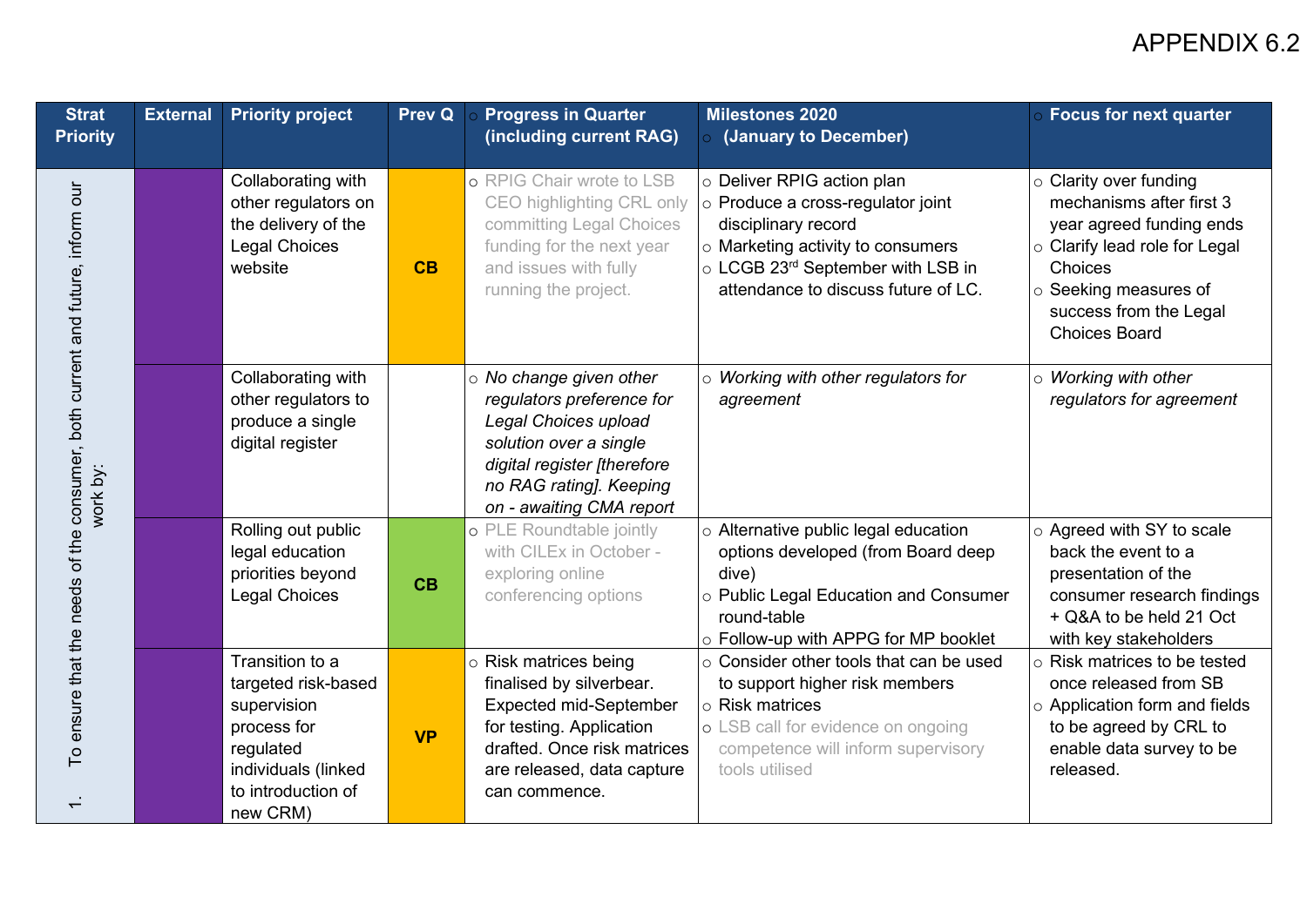| <b>Strat</b>                                                 | <b>External</b> | <b>Priority project</b>                                                                                                                                                                                                                     | <b>Prev Q</b> | <b>Progress in Quarter</b>                                                                                                                                                                                                                                               | <b>Milestones 2020</b>                                                                                                                                                                                                                                                                                                                                                   | <b>Focus for next quarter</b>                                                                                                                                                                                                                                         |
|--------------------------------------------------------------|-----------------|---------------------------------------------------------------------------------------------------------------------------------------------------------------------------------------------------------------------------------------------|---------------|--------------------------------------------------------------------------------------------------------------------------------------------------------------------------------------------------------------------------------------------------------------------------|--------------------------------------------------------------------------------------------------------------------------------------------------------------------------------------------------------------------------------------------------------------------------------------------------------------------------------------------------------------------------|-----------------------------------------------------------------------------------------------------------------------------------------------------------------------------------------------------------------------------------------------------------------------|
| <b>Priority</b>                                              |                 |                                                                                                                                                                                                                                             |               | (including current RAG)                                                                                                                                                                                                                                                  | (January to December)                                                                                                                                                                                                                                                                                                                                                    |                                                                                                                                                                                                                                                                       |
|                                                              |                 | IGR compliance<br>and greater<br>regulator<br>independence                                                                                                                                                                                  | <b>SD</b>     | o LSB accept CRL's self-<br>certification. LSB CEO<br>advised compliance<br>assessment will purely be<br>part of the annual overall<br>performance assessment<br>under 'Well-led'                                                                                        | o Both CRL and CILEx Board's sign-off<br>compliance certificates before July<br>deadline<br>o LSB positive IGR performance<br>assessment<br>o Evidence Plan for LSB<br>o Contract for support services signed<br>o Protocols produced                                                                                                                                    | $\circ$ Scoping Phase 2<br>independence paper to<br>Sept Board<br>o LSB performance<br>assessment scores                                                                                                                                                              |
| strengthen the diversity of the legal profession             |                 | Implementing<br>changes to qualifying<br>requirements to<br>enhance a diversified<br>workforce whilst<br>maintaining existing<br>standards                                                                                                  | <b>VP</b>     | o Rule change submitted to<br><b>LSB</b><br>o 20 hours a week QE SRC<br>ruling                                                                                                                                                                                           | o Rule change submission for standards<br>$\circ$ Review of authorisation processes for<br>entity regulation<br>o Proposal of extending Entity to Fellows                                                                                                                                                                                                                | ○ Acting LSB feedback<br>o The LSB has requested a<br>new set of information to<br>support the standards<br>applications, not mentioned<br>in previous feedback. This<br>has been drafted and with<br>CB for review. Deadline for<br>response to LSB 11<br>September. |
| accessibility to legal services by:<br>and<br>$\overline{N}$ |                 | <b>CRM</b> captures<br>accurate and up-to-<br>date member diversity<br>data (that provides the<br>insights for strategic<br>development and<br>monitoring of the<br>impact of activities<br>designed to deliver<br>the diversity objective) | <b>SD</b>     | o CILEx agreement to make<br>data capture mandatory and<br>linked to registration and<br>renewals - Linda Ford to<br>update before Board whether<br>possible for end of 2020<br>o See EDI paper for fallback<br>risk matrices option if this is<br>not possible for 2020 | $\circ$ Transition from survey approach to<br>capturing information at<br>joining/renewal/key moments<br>○ CRM captures statutory E&D data<br>○ CRM captures data needed for<br>strategic objective insights<br>o Diversity Working Group develops<br>insights from data to develop actions<br>o Diversity Group develops KPIs to<br>assess the effectiveness of actions | o Diversity Working Group<br>starts developing insights<br>data to develop actions to<br>deliver the strategy                                                                                                                                                         |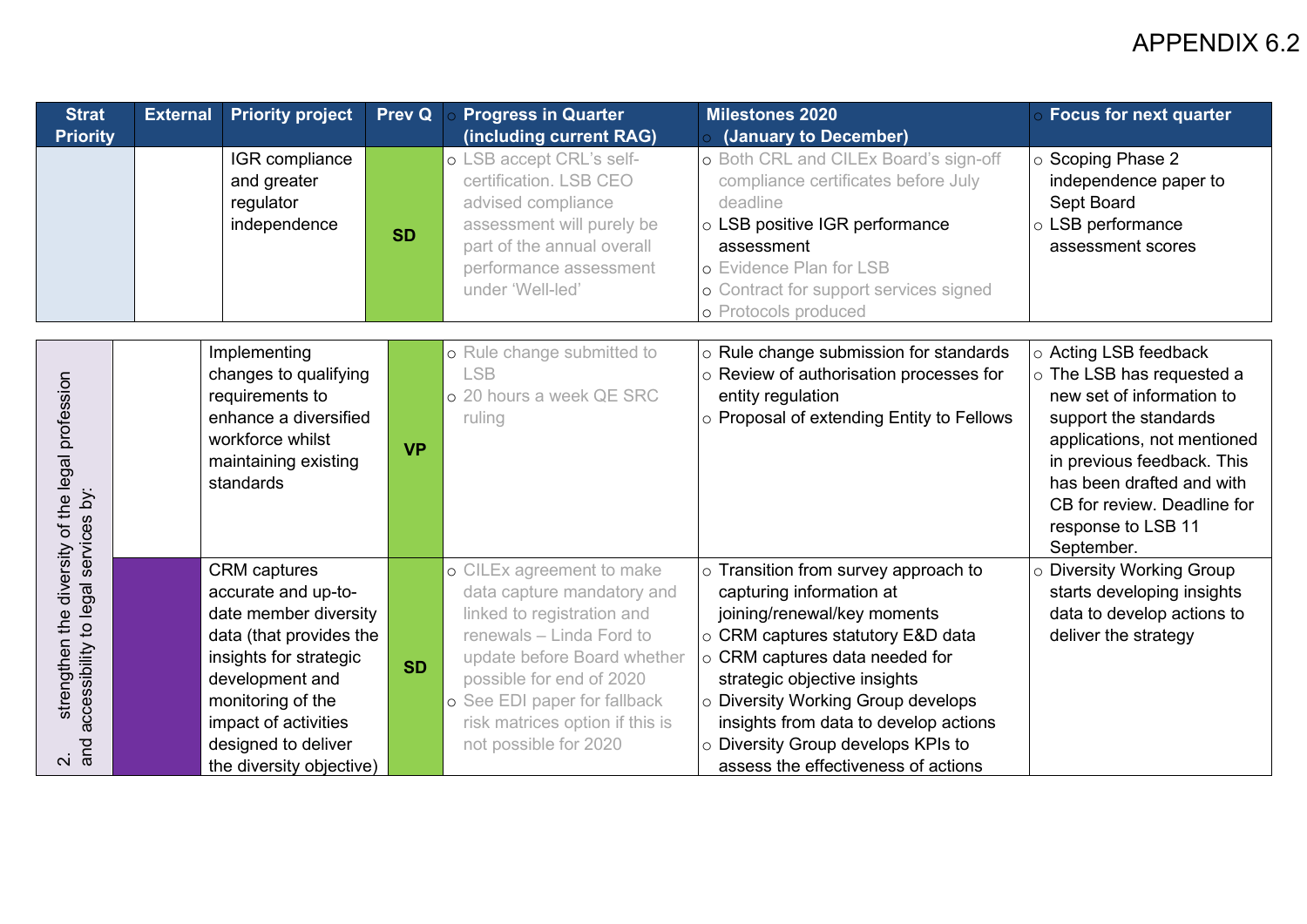|                                                       |                 |                                                                                                                               |                  |                                                                                                                                                                                                                                                                     | $\circ$ Comms campaign with members to<br>demonstrate why data collection is<br>important                                                                                                                                                                                                                                                                                                     |                                                                                                                                                                                                                                                                                                                                                      |
|-------------------------------------------------------|-----------------|-------------------------------------------------------------------------------------------------------------------------------|------------------|---------------------------------------------------------------------------------------------------------------------------------------------------------------------------------------------------------------------------------------------------------------------|-----------------------------------------------------------------------------------------------------------------------------------------------------------------------------------------------------------------------------------------------------------------------------------------------------------------------------------------------------------------------------------------------|------------------------------------------------------------------------------------------------------------------------------------------------------------------------------------------------------------------------------------------------------------------------------------------------------------------------------------------------------|
| <b>Strat</b><br><b>Priority</b>                       | <b>External</b> | <b>Priority project</b>                                                                                                       | <b>Prev</b><br>Q | <b>Progress in Quarter</b><br>(including current RAG)                                                                                                                                                                                                               | <b>Milestones 2020</b><br>(January to December)                                                                                                                                                                                                                                                                                                                                               | <b>Focus for next quarter</b>                                                                                                                                                                                                                                                                                                                        |
|                                                       |                 | Delivering entity<br>regulation and ABS<br>licensing through<br>providing support to<br>identify and realise<br>opportunities | <b>VP</b>        | Content design completed<br>$\bigcirc$<br>(awaiting upload to website)<br>Apr 20 letter from LSB<br>$\bigcirc$<br>Chair acknowledging LSB<br>commitment to addressing<br><b>barriers</b><br>Sandbox policy developed<br>$\circ$                                     | o Section 80 order<br>o ABS launch event booked Feb 2020<br>o Develop KPIs (what success looks like)<br>○ Contribution to CILEx Group comms<br>o Develop and implement targeted<br>engagement to address anti-<br>competitive practices in relation to<br>entity authorisation including monitoring<br>and annual review.<br>o Develop innovation sandbox policy<br>subject to Board approval | ○ To be discussed at ABSWG<br>in April including<br>marcomms with Harvey<br>$\circ$ Delay to marketing owing to<br>lockdown and other<br>priorities in CILEx<br>o VP/CB discussing<br>marketing options to push<br>forward with ABS and<br>entity, although lockdown<br>has seen an uptick in<br>interest including 2 potential<br>ABS applications. |
| 2. streng<br>diversity of the legal<br>profession and |                 | Deliver the LSB's four<br>diversity outcomes<br>(the Board can see<br>these on the E&D<br>action plan)                        | <b>SD</b>        | Awaiting LSB feedback on<br>$\circ$<br><b>CRL's self-assessment</b><br>(chased Robin 18 August).<br>Whilst we have made good<br>progress against the<br>original four objectives set<br>by the LSB for CRL; the<br>LSB has signalled that<br>across regulators more | o Best practice on opening access and<br>strengthening diversity in other<br>regulated sectors added to Research<br>Plan<br>○ Collaborating to ensure the data<br>collected by individual regulators is<br>similar across the legal workforce<br>o Agree with CILEx via the EDI Group the<br>best way of achieving Outcome 4:<br>Accounting to stakeholders on progress                       | o Awaiting LSB CRL-specific<br>feedback to update action<br>plan following LSB diversity<br>assessment<br>○ Asking LSB to include a<br>cross-legal sector diversity<br>progress assessment in<br>their state of the nation and<br>improving<br>diversity/removing barriers                                                                           |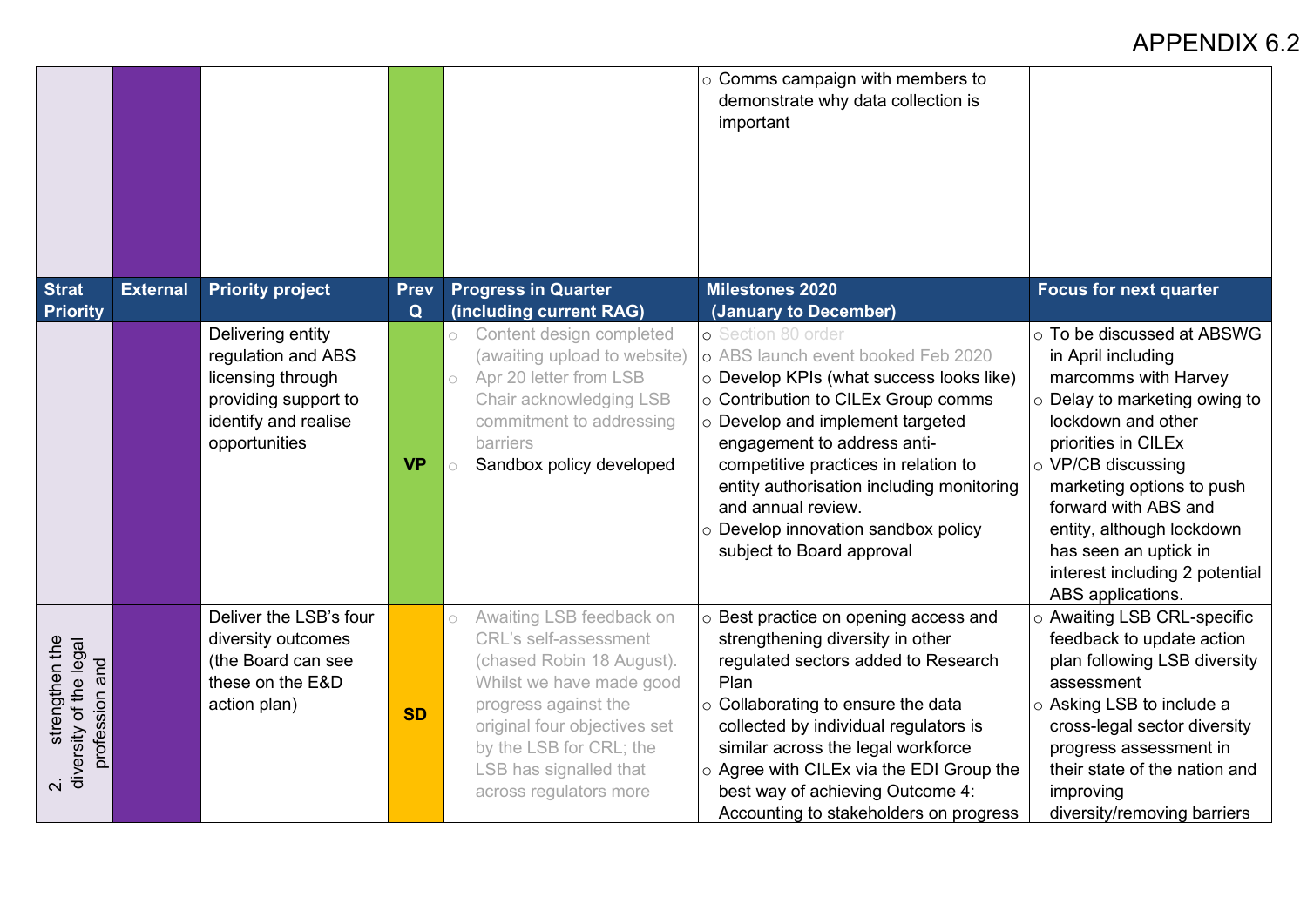|                                                                                                                                          |           | needs to be done to<br>achieve diversity.<br>In August, CRL persuaded<br>CILEx of the benefits of<br>developing an EDI strategy                                           |                                                                                                                                                                                                                                                                                                                                                                                                                                   | as a key objective in their<br>2021-24 strategy                        |
|------------------------------------------------------------------------------------------------------------------------------------------|-----------|---------------------------------------------------------------------------------------------------------------------------------------------------------------------------|-----------------------------------------------------------------------------------------------------------------------------------------------------------------------------------------------------------------------------------------------------------------------------------------------------------------------------------------------------------------------------------------------------------------------------------|------------------------------------------------------------------------|
| Improving social<br>mobility and greater<br>diversity throughout<br>regulated members<br>[this will take longer<br>than 2021 to deliver] | <b>SD</b> | Social mobility data action<br>$\circ$<br>plan finalised.<br>Agreement to taken action<br>$\circ$<br>plan to CILEx Executive<br>Committee<br><b>CILEx approached SRGs</b> | o Agreeing baseline data to enable social<br>mobility/greater diversity progress<br>$\vert$ Starting to capture data<br>o Working with CILEx to identify activities<br>to deliver this ambition<br>o Prioritise relationships with lawyer<br>groups representing protected<br>characteristics<br>$\circ$ Comms campaign for social mobility<br>o Develop KPIs/measures for social<br>mobility to enable assessment of<br>progress | Social mobility action plan<br>signed off by respective<br>Exec Groups |

| <b>Strat</b>            | <b>External</b> | <b>Priority project</b> | <b>Prev</b> | <b>Progress in Quarter</b>   | <b>Milestones 2020</b>                       | <b>Focus for next quarter</b> |
|-------------------------|-----------------|-------------------------|-------------|------------------------------|----------------------------------------------|-------------------------------|
| <b>Priority</b>         |                 |                         | Q           | (including current RAG)      | (January to December)                        |                               |
| ৳                       |                 | Female equality of      |             | o Female parity EDI Group    | o Agreeing baseline data to enable social    | Continue brainstorming on     |
| vices                   |                 | opportunity in relation |             | brainstorming July EDI Group | mobility/greater diversity progress          | female parity activities at   |
| and                     |                 | to progression, parity  |             |                              | analysis and measures                        | next EDI Group                |
| ser<br><u>등</u><br>ㅎ    |                 | and entrepreneurship    |             |                              | $\circ$ Starting to capture data             |                               |
| legal                   |                 |                         |             |                              | $\circ$ Working with CILEx in EDI Group to   |                               |
| Ö                       |                 |                         | <b>SD</b>   |                              | identify activities to deliver this ambition |                               |
| .ء                      |                 |                         |             |                              | $\vert$ Comms campaign for female            |                               |
| $\overline{\mathsf{g}}$ |                 |                         |             |                              | $\circ$ Prioritise relationships with lawyer |                               |
| essibility              |                 |                         |             |                              | groups representing those with relevant      |                               |
| $\pmb{\mathbb{O}}$<br>ᆠ |                 |                         |             |                              | protected characteristics                    |                               |
| Ō,<br>$\omega$          |                 |                         |             |                              | o Develop KPIs/measures for social           |                               |
| $\mathbf{\Omega}$       |                 |                         |             |                              | mobility                                     |                               |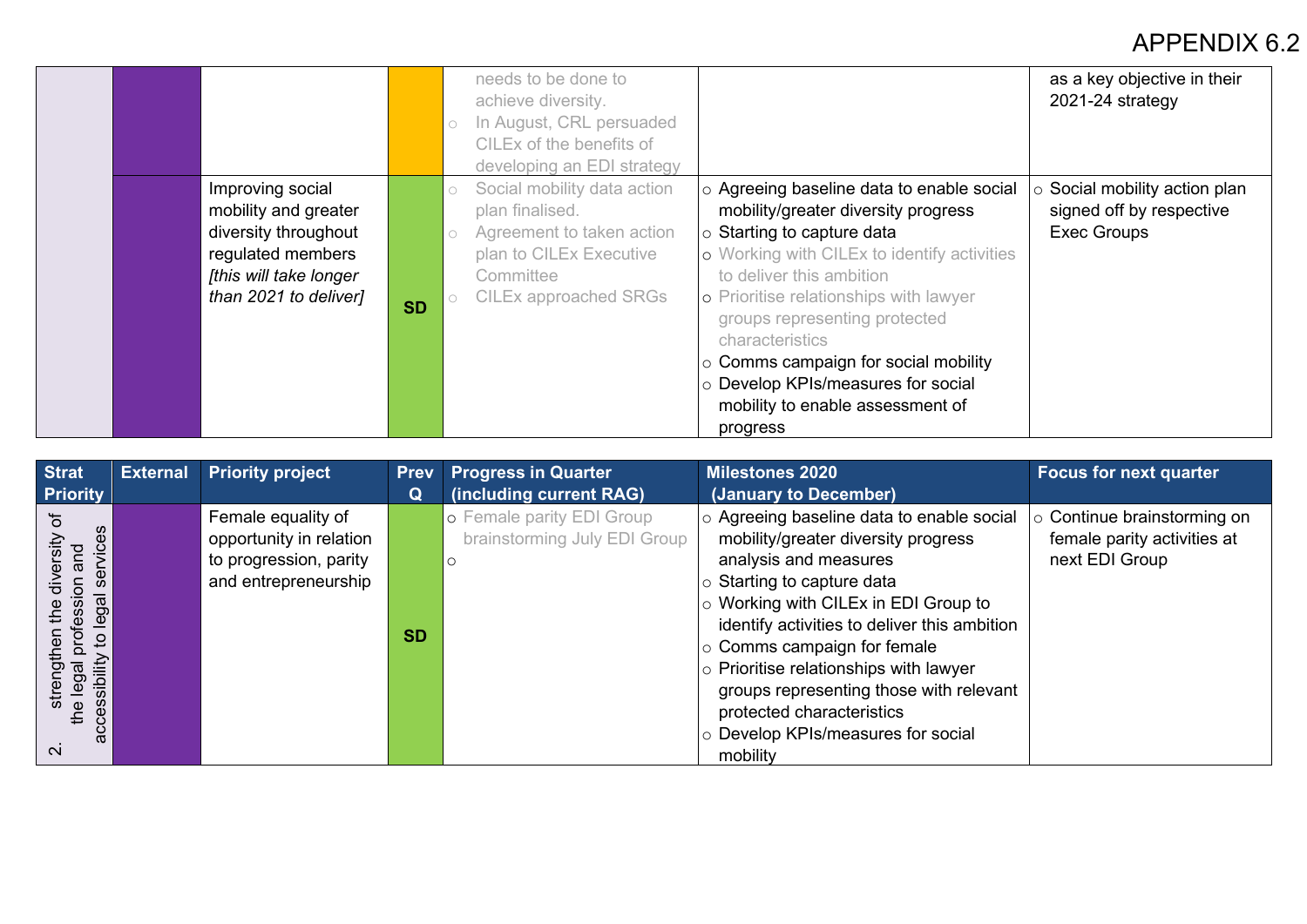|                                                                                    |                 | Align diversity<br>approaches to<br>maximise delivery of<br>respective CRL and<br><b>CILEx EDI objectives</b>                                                                                                                                                                                       | <b>SD</b>        | o CILEx's July Board agreed<br>NED EDI leads on the CILEx<br><b>Board and Professional</b><br><b>Board</b><br>o CILEx has agreed Harvey as<br>their Executive EDI lead<br>o CILEx producing an EDI<br>strategy                                                                                                                                                                                                        | o EDI Group agree priorities<br>o EDI Group agree an Action Plan to<br>deliver the agreed priorities (what we<br>aim to deliver)<br>o Respective CILEx and CRL approval of<br>the identified priorities<br>o Start delivering the actions in the Action<br>Plan set for 2020                                                                                                    | $\circ$ Agreement with CILEx on<br>co-ordinated EDI approach<br>○ Contribute to CILEx's EDI<br>Strategy and newly formed<br><b>EDI NEDs Group</b>                                                                                                                                                                                                                                                                                      |
|------------------------------------------------------------------------------------|-----------------|-----------------------------------------------------------------------------------------------------------------------------------------------------------------------------------------------------------------------------------------------------------------------------------------------------|------------------|-----------------------------------------------------------------------------------------------------------------------------------------------------------------------------------------------------------------------------------------------------------------------------------------------------------------------------------------------------------------------------------------------------------------------|---------------------------------------------------------------------------------------------------------------------------------------------------------------------------------------------------------------------------------------------------------------------------------------------------------------------------------------------------------------------------------|----------------------------------------------------------------------------------------------------------------------------------------------------------------------------------------------------------------------------------------------------------------------------------------------------------------------------------------------------------------------------------------------------------------------------------------|
| <b>Strat</b><br><b>Priority</b>                                                    | <b>External</b> | <b>Priority project</b>                                                                                                                                                                                                                                                                             | <b>Prev</b><br>Q | <b>Progress in Quarter</b><br>(including current RAG)                                                                                                                                                                                                                                                                                                                                                                 | <b>Milestones 2020</b><br>(January to December)                                                                                                                                                                                                                                                                                                                                 | <b>Focus for next quarter</b>                                                                                                                                                                                                                                                                                                                                                                                                          |
| To promote and uphold the highest<br>[member] standards through:<br>$\dot{\infty}$ |                 | Contributing to<br>understanding of<br>new technologies<br>and innovation for<br>legal services<br>July 19 Board steer<br>- accessibility<br>activities should<br>focus on what is<br>within CRL's direct<br>gift to influence<br>including fostering<br>technology skills<br>within qualifications | <b>VP</b>        | o Technologies paper to May<br><b>Board</b><br>o Technologies paper to July<br>Board<br>o A design sprint is planned for<br>September which would<br>consider what developments<br>in AI would mitigate risks in<br>conveyancing. The outputs of<br>this meeting were to provide<br>a basis for applying for the<br>regulators' pioneer fund. CRL<br>is investigating to likelihood<br>that this meeting will proceed | o Identifying key sources of legal tech<br>development<br>o Entity survey/research of what<br>technology is being used/where firms<br>see technological opportunities<br>o Look at legal services environment now<br>and in the future to ensure we can<br>deliver diversity/access through legal<br>tech/innovation in legal services<br>o Analysing the LSB's research papers | $\circ$ Take forward outputs from<br>design sprint to develop into<br><b>Regulators Pioneer Fund</b><br>bid in conjunction with SRA<br>and CLC. Although note<br>following a government<br>spending review the next<br>bidding round is delayed.<br>However, the 3 regulators<br>have been discussing<br>publishing outputs to see if<br>there are companies that<br>would like to take up the<br>challenge irrespective of<br>funding |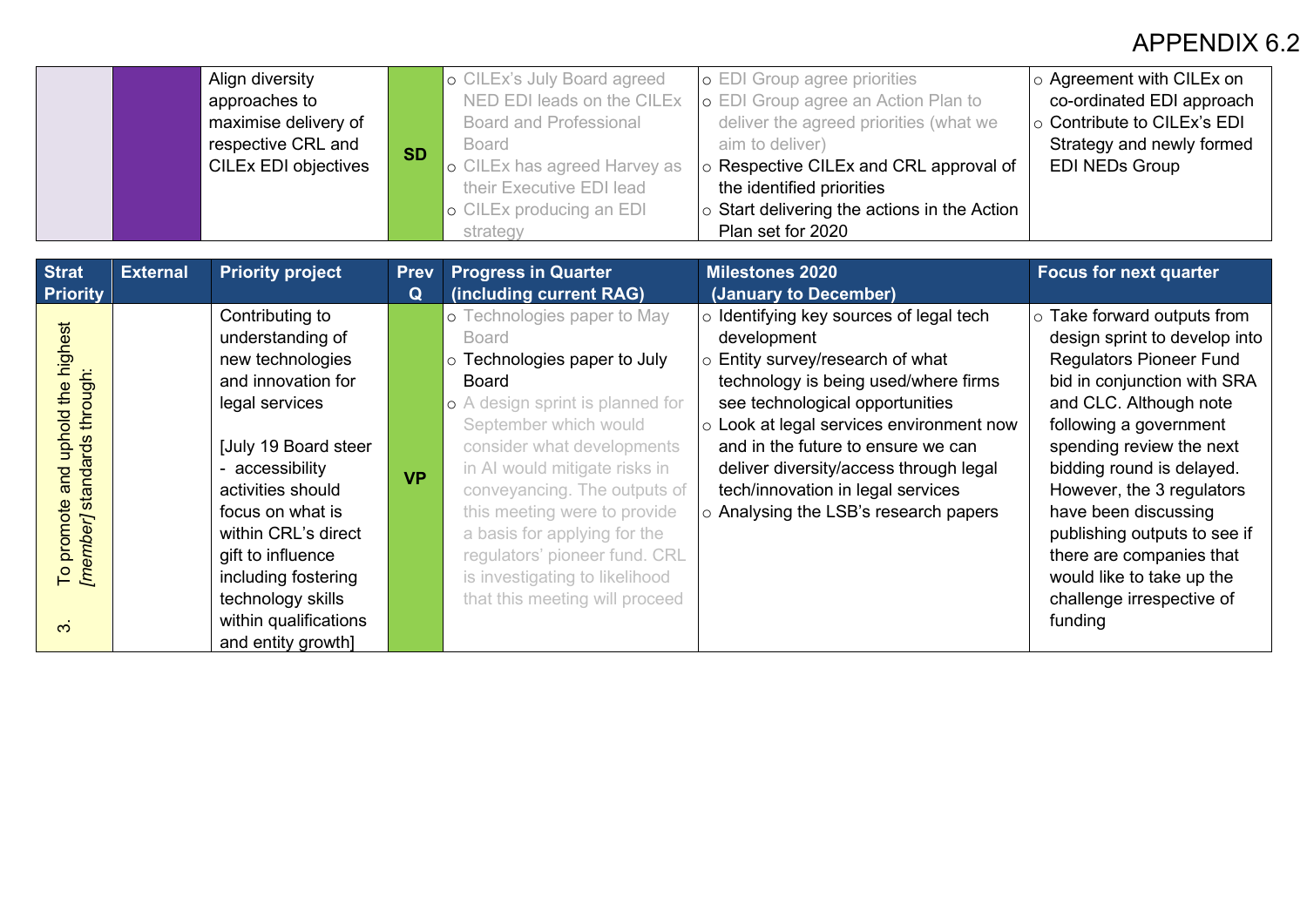|                                      |                 | Enforcement<br>minimum standards<br>agreed                                                                                                                                                                    | <b>SD</b>         | o First Rule change in 2020<br>regarding remote DTs and<br>$3x3$ terms for panellists $-10$<br>week consultation closes end<br>of September<br>o Broader Enforcement Rule<br>changes to be consulted on<br>in 2021<br>o Quality Assurance self-<br>assessment for enforcement<br>submitted to the LSB in<br>September | o Enforcement improvements paper to<br>Feb 20 Board<br>o Agreeing minimum standards with<br><b>CILEX</b><br>o Rule changes drafted and consulted on<br>o Rule change submission to LSB [may<br>be early 2021]                 | $\circ$ 2020 remote DT and 3x3<br>panellist term Rule changes<br>to CRL Board and then<br>submitted to LSB     |
|--------------------------------------|-----------------|---------------------------------------------------------------------------------------------------------------------------------------------------------------------------------------------------------------|-------------------|-----------------------------------------------------------------------------------------------------------------------------------------------------------------------------------------------------------------------------------------------------------------------------------------------------------------------|-------------------------------------------------------------------------------------------------------------------------------------------------------------------------------------------------------------------------------|----------------------------------------------------------------------------------------------------------------|
|                                      |                 | Risk-based<br>Enforcement                                                                                                                                                                                     | <b>SD</b>         | o Risk-based scoring system<br>developed and being trialled<br>informally prior to formal rule<br>changes<br>○ Risk-based Rule changes to<br>be consulted on in 2021                                                                                                                                                  | o Enforcement improvements paper to<br>Feb 20 Board<br>o Processes developed for enforcement<br>for risk-based regulation<br>o Rule change submission to LSB [may<br>be in 2021]                                              | o Wider Rule changes likely<br>to go into 2021 given<br>breadth of changes                                     |
| <b>Strat</b>                         | <b>External</b> | <b>Priority project</b>                                                                                                                                                                                       | <b>Prev</b>       | <b>Progress in Quarter</b>                                                                                                                                                                                                                                                                                            | <b>Milestones 2020</b>                                                                                                                                                                                                        | <b>Focus for next quarter</b>                                                                                  |
| <b>Priority</b>                      |                 |                                                                                                                                                                                                               | Q                 | (including current RAG)                                                                                                                                                                                                                                                                                               | (January to December)                                                                                                                                                                                                         |                                                                                                                |
| Strategic operations key<br>projects |                 | <b>Ensuring financial</b><br>sustainability for<br>CRL in light of<br>significant change<br>projects<br>(independence,<br>CPQ; Membership<br>proposed grade<br>changes; CILEx<br>strategy and PCF<br>changes) | VP/<br><b>SMT</b> | o PCF consultation issued by<br>LSB provides timeline for<br>introduction of reserves policy<br>and related financial controls<br>o 2021 budget considered by<br>July Board<br>o Phase 2 greater<br>independence project scope<br>includes independence, CPQ<br>and PCF                                               | o Financial modelling to Board<br>o Reserves Policy (linked to PCF LSB<br>review)<br>o PCF work on permitted purposes<br>○ Review PCF revised timetable in light of<br>LSB proposals and risks around<br>application refusal. | o Develop Reserves policy<br>$\circ$ Submit PCF application to<br>LSB following completion of<br>consultation. |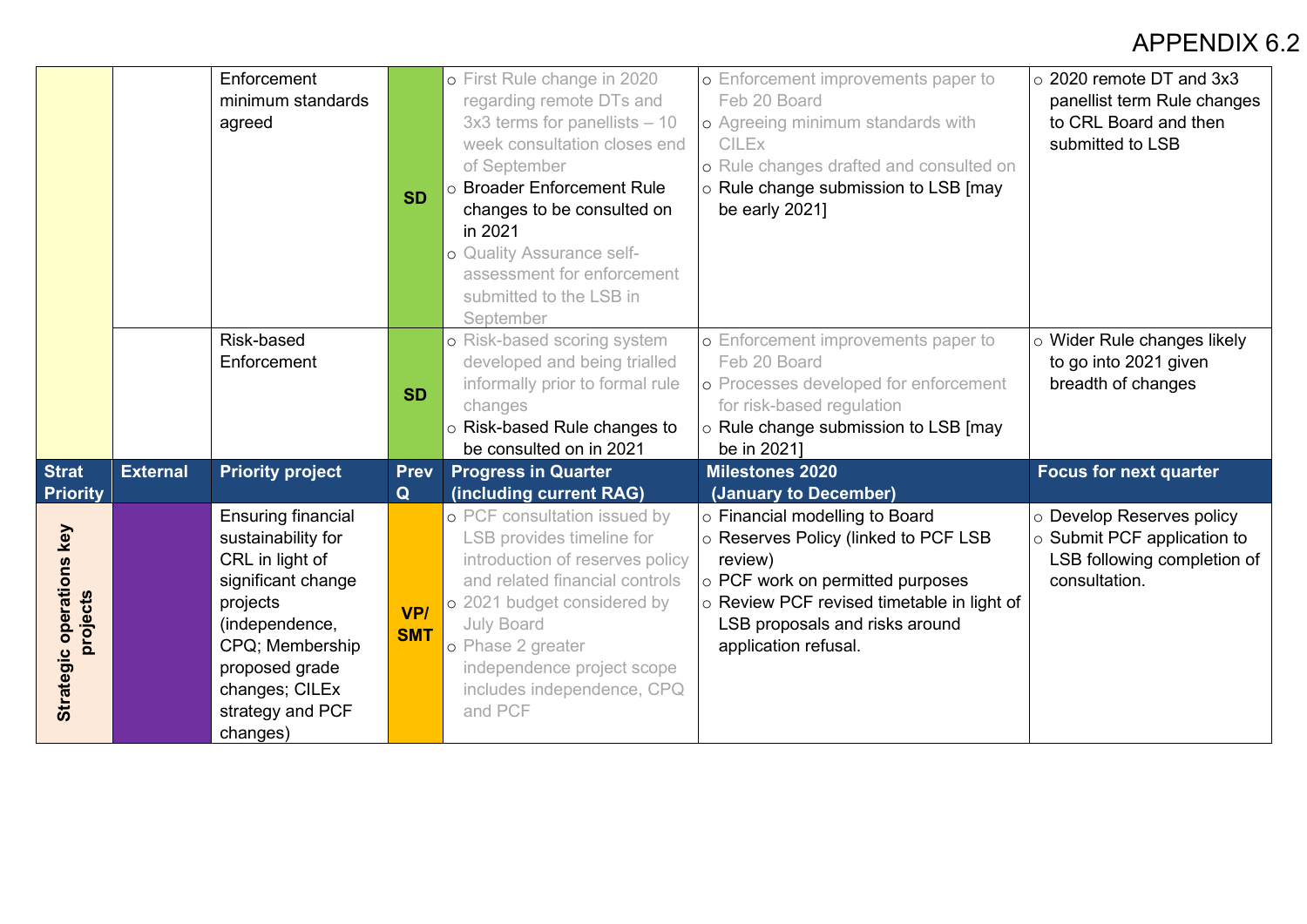| <b>CRM</b>                  |            | o Kept at red given we need to                              | $\circ$ CRM P1 functionality improvements<br>$ $ $\circ$ P2s rolled out | o Ability to open prior conduct<br>and CPD. |
|-----------------------------|------------|-------------------------------------------------------------|-------------------------------------------------------------------------|---------------------------------------------|
|                             | <b>SMT</b> | see prior conduct/CPD fixes<br>work and time is running out | $\circ$ Member journey project                                          |                                             |
|                             |            | $\circ$ Remaining red due to                                | $\circ$ Database developed to address                                   |                                             |
|                             |            | deadline passed                                             | limitations                                                             |                                             |
| Communications              |            | $\circ$ Comms discussion planned                            | o Recruit maternity cover Digital Comms                                 | $\circ$ BD Director - invited to            |
| and Engagement              |            | for Sept Board                                              | Co-ordinator role                                                       | attend Sept Board [unable                   |
| account                     | CB         |                                                             | $\circ$ Specification for central CILEx comms                           | to attend July Board]                       |
| management                  |            |                                                             | support needs                                                           |                                             |
| approach [subject to        |            |                                                             | $\circ$ Early engagement with new BD                                    |                                             |
| Board approval]             |            |                                                             | <b>Director</b>                                                         |                                             |
| <b>Relations with CILEx</b> |            | o Put as green given best                                   | $  \circ \textsf{CPQ} \textsf{ Programme}$ Board                        | $\circ$ Phase 2 scoping                     |
| (to enable effective        |            | relations for a while but still a                           | $\circ$ Agree way of measures for progress                              |                                             |
| joint                       |            | work in progress (IGR and                                   | o Explore liaison arrangements                                          |                                             |
| working/initiatives to      |            | Business continuity work has                                | o Finalise new protocols                                                |                                             |
| help CRL fulfil its         | <b>ALL</b> | helped with relations)                                      | o Contract with dispute resolution clause                               |                                             |
| role in improving and       |            |                                                             | o SLAs for membership, quals and                                        |                                             |
| protecting member           |            |                                                             | marketing                                                               |                                             |
| standards)                  |            |                                                             | $\circ$ OLAs sitting under the PCF permitted                            |                                             |
|                             |            |                                                             | purposes                                                                |                                             |

| <b>Strat</b>                   |     | <b>Exter Priority project</b> | <b>Prev</b> | <b>Progress in Quarter</b>      | <b>Milestones 2020</b>                     | <b>Focus for next quarter</b> |
|--------------------------------|-----|-------------------------------|-------------|---------------------------------|--------------------------------------------|-------------------------------|
| <b>Priority</b>                | nal |                               | Q           | (including current RAG)         | (January to December)                      |                               |
|                                |     | Strategic KPIs for            |             | o September performance         | o May Strategy Day consider strategic      |                               |
| <b>D</b>                       |     | Board to be able to           |             | report includes new KPI data    | focus on core business                     |                               |
| ojects<br>$\mathbf{e}$<br>ဥ္မာ |     | measure progress of           |             | $\circ$ SMT recommendation that | $\circ$ Identify any gaps in core/critical |                               |
|                                |     | the strategic                 | <b>SD</b>   | measures of success are         | business functions reporting               |                               |
| Strai<br>erati<br>proj         |     | objectives                    |             | developed alongside             | Seeking agreement for a CILEx-wide         |                               |
|                                |     |                               |             | development of the 2022-24      | <b>Information Management</b>              |                               |
|                                |     |                               |             | strategy                        | strategy/approach                          |                               |